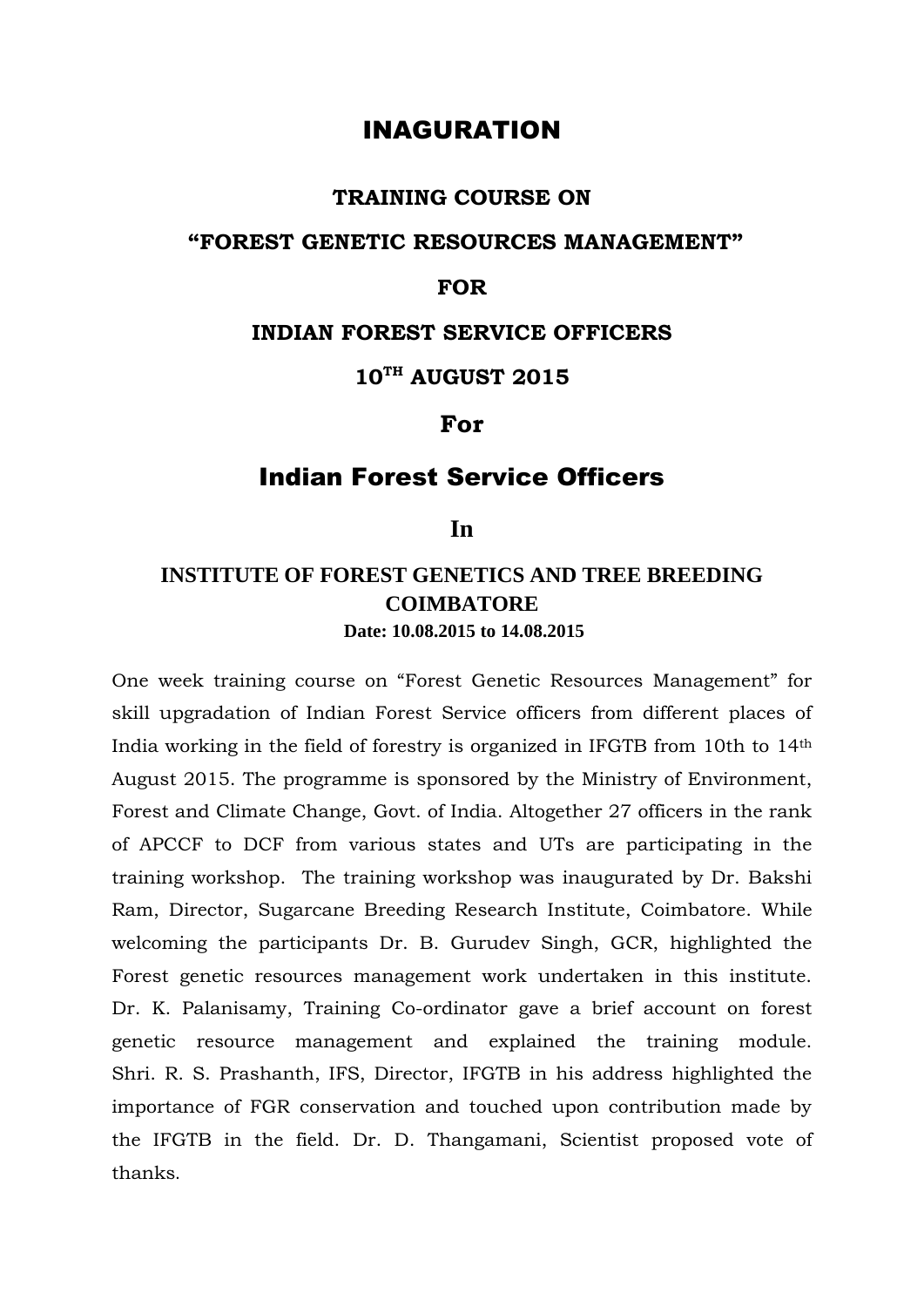Training module includes class room sessions on various aspects covering Forest genetic resources and FGRNM perspectives, Role of Forest seed bank, Economic gain from forest resources and strategies for management also about Prerequisite Discipline for conservation and domestication, Bamboo genetic resource, Characterization, Clonal forestry, Biofuel crops resource management, Factors accelerating the country's economic growth through forest genetic resources, Documentation and Stress management, Trade Regulation and conservation, Mangroves resources, Agricultural crops resources, Insect management etc., and field visits.



**Inaugural Session**